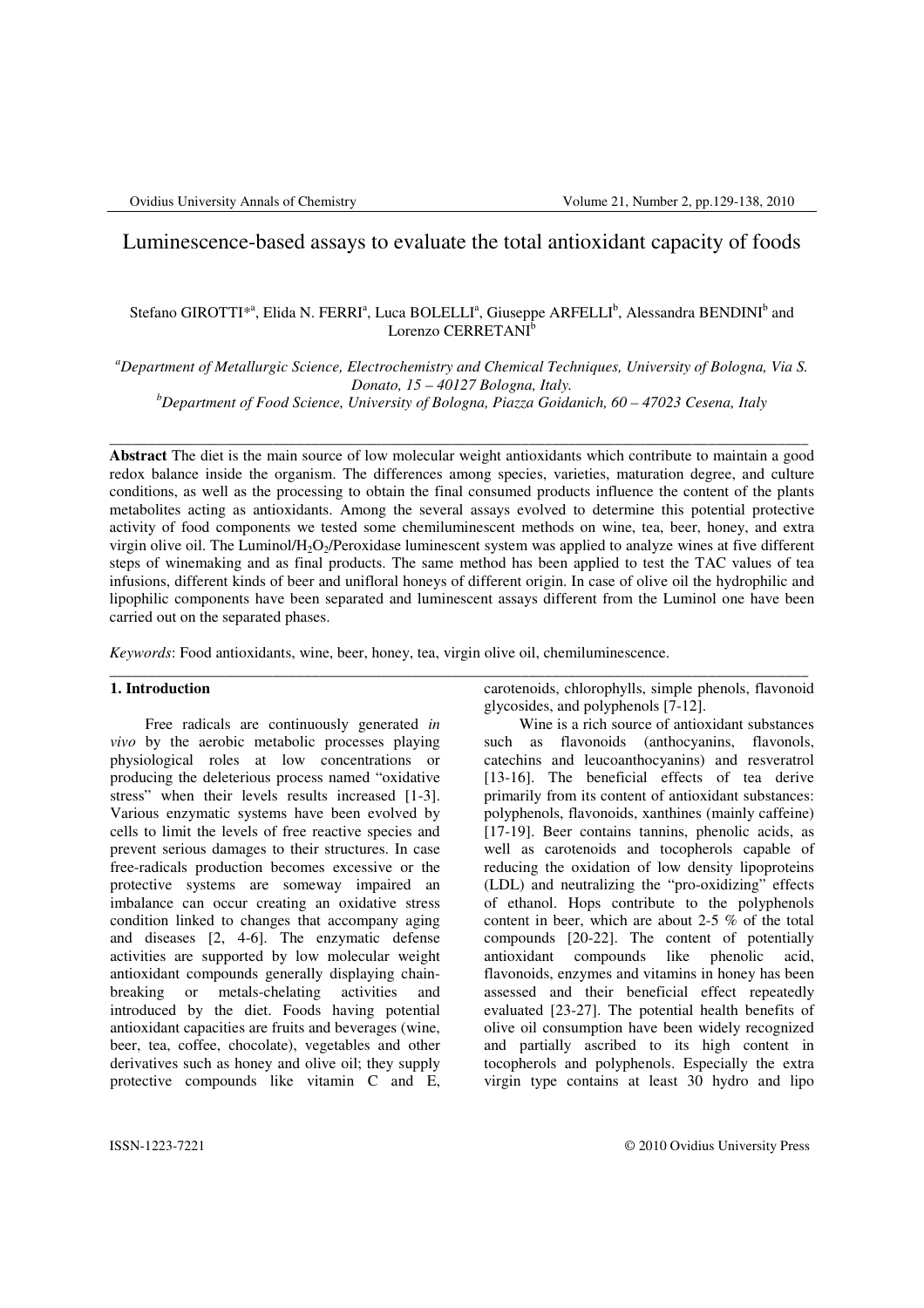soluble phenolic compounds with high antioxidant potential [28-34].

Taking into account the different molecular structures, the not completely clarified mechanisms of action, and the still discussed actual *in vivo* activity of food antioxidants [35-37] it is clear that there cannot be a short-cut approach to determining the antioxidant potential. Several are the methods which should be used to obtain chemical information that can be related directly to this kind of property of the investigated sample and there is a lot of debate about this measurement [38].

Most of the methods developed to obtain a realistic picture of the Total Antioxidant Capacity (TAC) of food samples are based on the measurable effects of the free radicals scavenging by the molecules present in the sample; these methods differ in the choice of the source of radicals, of their target, and in the way how to detect the oxidized products [39-41]. An inherent uncertainty characterises the TAC values because of the presence of a great number of different compounds acting through different mechanisms and undergoing complex interactions [42].

Chemiluminescence (CL) reactions have considerable analytical potential because the numerous advantages that underlies the success of this technique: high sensitivity and selectivity, wide linear range, simplicity, and the use of inexpensive instrumentation to record the light emission [43]. CL techniques have been conveniently used in the determination of many organic and inorganic compounds in food samples, including the antioxidant ones [44] and different CL methods to determine antioxidant capacity were repeatedly developed and applied [45-51]. Most of them were based on the scavenging principle, i.e. the sample inhibited the radical induced light emission in proportion to its content of chain-breaking antioxidants.

In our studies the CL method suggested by Whitehead *et al*. [45] was slightly modified to optimize its application to the specific food matrices. The method was simple to perform, widely applicable, and used stable, low-cost and easily handled reagents. The light emission occurred when Luminol, the CL substrate, was oxidized by the radicals produced from the hydrogen peroxide in a reaction catalyzed by a peroxidase, usually the Horseradish enzyme. The excited intermediate formed by this oxidation reached the ground state emitting light at 425nm.



**Scheme 1.** Free radicals triggering of Luminol light emission.

Radical scavenging (chain-breaking) molecules in the sample inhibit this chemiluminescence for a time that is directly proportional to the total antioxidant capacity (TAC) of the sample itself: the light emission was restored when all the added antioxidants have been consumed in the reaction. If the generation of radical intermediates was constant, then the length of time of light suppression was directly related to the amount of antioxidant present [45] and the constant production of oxidized Luminol intermediates resulted in a continuous light emission (plateau emission).

The study of the properties of samples like the olive oil, containing both hydrophilic and lipophilic components, all with influence on the antioxidant capacity of this food, requested the application also of analysis different from the Luminol assay to investigate the whole samples or their lipophilic components.

### **2. Experimental**

#### *2.1. Reagents*

Luminol (5 amino-2,3-dihydro -1,4-phthalazine dione) and Horseradish Peroxidase (HRP, E.C. 1.11.1.7) were from Sigma). Hydrogen Peroxide 30 % was from Merck (Milan, Italy). Trolox (6-hydroxy-2,5,7,8-tetramethylchroman-2-carboxylic acid, pure > 98 %), a water soluble vitamin E analogue used as reference antioxidant, was from Fluka (Milan, Italy). All other reagents and compounds were of analytical-reagent grade. All of the solutions were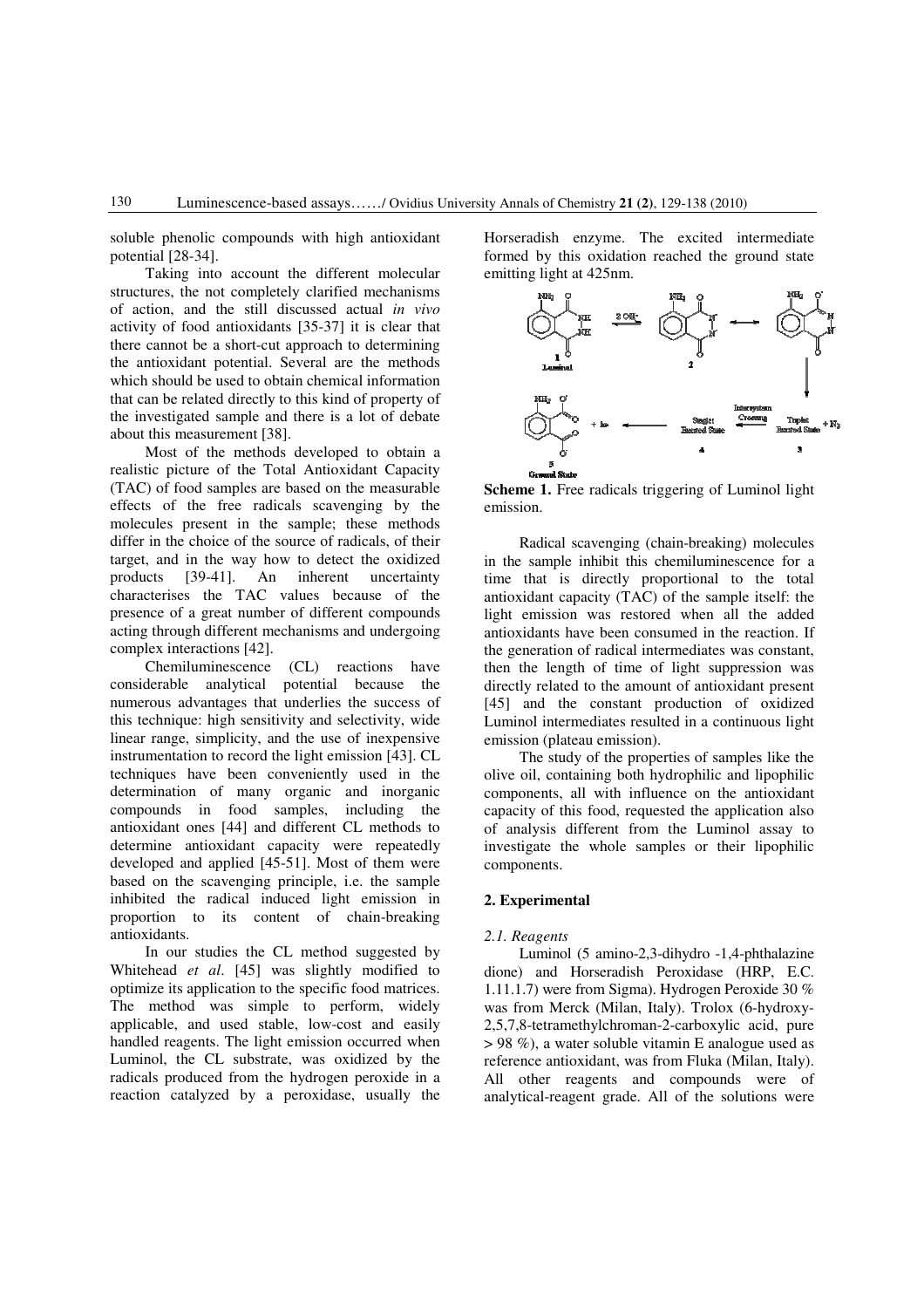prepared with pyrogen-free reagent-grade water using a Milli-Q system (Millipore, Milan Italy).

#### *2.2. Instrumentation*

A manual, single sample LKB-Wallac 1250 luminometer (Turku, Finland) was used to measure light emission produced by the Luminol assay. The kinetics of light emission was recorded on a LKB 2210 potentiometric recorder, displaying the light intensity in mV. An automated microplate luminometer ("Luminoscan Ascent", Labsystems, Helsinki, Finland) allowed the measurement of several samples by using black 96 wells microplates (Thermo Labsystems, Helsinki, Finland). The measurement of the low-level spontaneous light emission was performed by using a more sensitive Biolumat LB 9500 C (Berthold, Bad Wildbad, Germany) luminometer.

#### *2.3. Samples*

*Wine* samples included bottled red and white wines from different cultivars supplied by local producers. When the effects of different vinification techniques, clarifying additives or ageing and storage conditions were under study the samples were supplied by the Department of Food Sciences, Bologna University. The wine samples must be diluted by buffer (0.1 M potassium phosphate buffer, pH 7.4) prior to be analyzed because the high content of scavenging molecules, especially in case of the red ones which were diluted at the 1:1000 up to the 1:3000 ratio. The dilution ratio for white wines was about one order of magnitude lower [52-55].

*Tea* samples included both teabags and loose tea leaves. The content of one teabag or 1.5 g of tea leaves were poured in 100 mL of distilled water, which had been brought to boiling. Part of the solution was filtered after 3, 5, 7 and 10 minutes to allow caffeine-tannins complexation. The cooled extracts were diluted 1:1000 by phosphate buffer before analysis. Sweetened tea samples were prepared in the same way with the addition of  $1(4 \text{ g})$ , 2, and 3 teaspoonfuls of sugar to 150 mL of tea. [53].

*Honey* samples from different floral sources like: acacia, thistle, basswood, citrus fruits, honeydew, sunflower, eucalyptus, fir, chestnut, heather, thyme, linden, strawberry-tree, dandelion were supplied by Istituto Nazionale di Apicoltura, Bologna, Italy. The honey samples were diluted 0.1

or 0.01 g/mL in 0.1 M potassium phosphate buffer, pH 7.4 [54].

Samples of different kind of *beer* (Lager, caramelcoloured lager "Adelscott", Dark "Guinness", and HefeWeisse) were diluted 1:100 with 0.1 M potassium phosphate buffer (pH 7.4) without de-aeration and stored in the dark for 10 min before the analysis. [53].

The virgin *olive oil* samples were supplied and characterized, concerning polyphenols content and other parameters, by the Department of Food Science of the University of Bologna. They included samples from olives of different cultivars, geographical origin, and different degree of maturation. The lipophilic and hydrophilic components of these samples were separated by a liquid phase extraction:  $4 \text{ g}$  of virgin olive oil were diluted in 4 ml of hexane and extracted by 2.8 ml by a methanol: water solution  $(2:3, v/v)$ , repeated three times [56].

#### *2.4. Luminol chemiluminescent assay*

The CL mixture (CLM) was prepared at the time of analysis by mixing 1 mL of 2 mM Luminol solution to 9 mL of 10 mM hydrogen peroxide solution. For each measure 100 µL of the CLM were supplemented with 20 µL of the working HRP solution, obtained by diluting the stock solution (1 mg/mL) with 0.1 M potassium phosphate buffer (pH 7.4) in order to obtain a constant light emission (plateau) for a suitable period of time. This mixture constituted the reference system, representing 100 % of the light emission in the absence of inhibition by the sample or standard antioxidant solutions.

To evaluate the total antioxidant capacity 10 µL of the sample or the standard solutions were injected into the cuvette once the emission had reached the maximum. By recording the data on paper, the kinetics of the emission could be followed to detect the time when the reaction was at a maximum. As an analytical parameter, the time required to reach 30 % of the initial light emission was measured, and the antioxidant capacity was expressed by comparing the inhibition time of the samples with those of the various points on the calibration curve, expressed as mM of Trolox. To obtain calibration curves a stock solution of 10 µM Trolox (2.5 mg/L) was diluted in 0.1 M potassium phosphate buffer (pH 7.4), and the calibration curves were drawn in a suitable concentrations interval.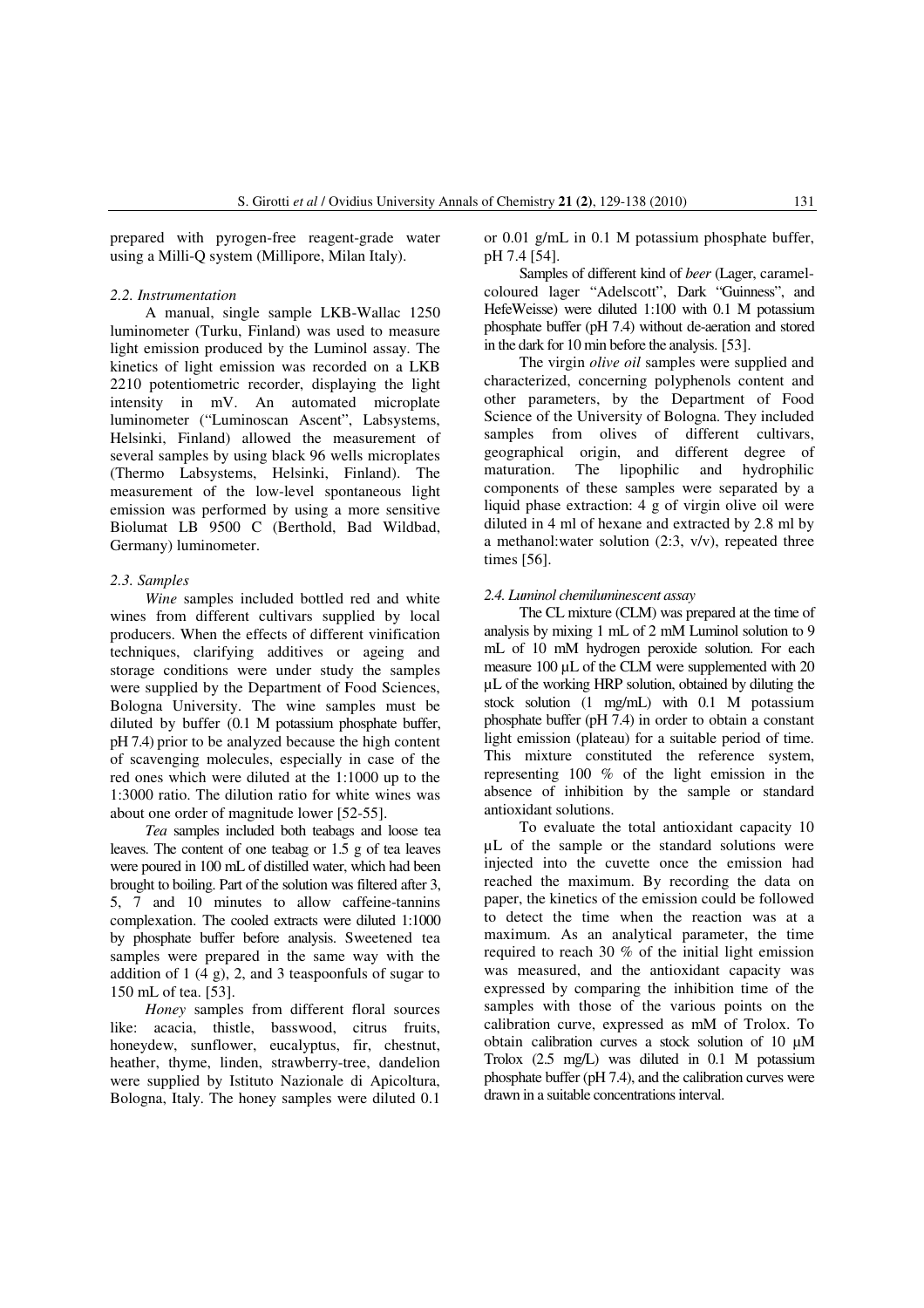Standard solutions for the calibration curve of sweetened tea were made by adding 4, 8 and 12 g of sugar to three containers each containing 150 mL of black tea infusion.

### *2.5. Evaluation of the spontaneous luminescence*

The emission of fluorescent compounds like the fatty acids hydroperoxides contained in the olive oil samples was determined both simply diluting the whole sample in hexane and by adding to the samples a solution of Luminol in hexane.

# *2.6. Cytochrome C induced luminescencnce*

To 50 µL of the lipophilic fractions or of the whole olive oil samples were added 20 uL of 0.1 M Luminol and 20 uL of 0.01 mg/mL Cytochrome C solution. Both solutions were prepared by using the 0.1 M phosphate buffer, pH 7.4, or the 0.2 M borate buffer, pH 8.5. The assay was performed according to [57].

### *2.7. KO2 induced luminescence*

Following the procedure suggested in [58] the olive oil samples were diluted 1:2 in dimethoxyethylene (DME) from Sigma; the lipophilic extracts were dried under nitrogen flux and then re-suspended in the same volume of DME. To 200 µL of the samples were added 50 µL of saturated  $KO<sub>2</sub>$  solution by direct injection into the cuvette already placed inside the LKB luminometer, in order to immediately record the light burst, produced by the  $KO<sub>2</sub>$ addition.

### *2.8. Fluorescent determination of the H2O2 scavenging ability*

The  $H_2O_2$  scavenging ability of olive oil samples and of both their fractions was determined by applying a peroxyoxalate chemiluminescent assay, using the 9,10 diphenylantracene as fluorophore. The samples and the solutions were prepared in an acetonitrile/ethylacetate mixture (1:9) and employed according to the procedure reported in [59].

### *2.9. Polyphenol analysis*

The determination was based on the reaction of the Folin Ciocalteau reagent with the phenolic –OH groups in an alkaline medium by adding sodium carbonate, according to Singleton and Rossi [60]. Measurements were made after two hours by reading the absorbance at 750 nm on a SHIMADZU PC 1204 spectrophotometer (Shimadzu, Kyoto, Japan) and calculating the concentration (g/L) according to a calibration curve using as standard a gallic acid solution in the range 12.5–500 mg/L.

### **3. Results and discussion**

The data concerning the analytical quality of the assays performed on the manual or the automatic luminometers were collected working with standard solutions and then compared.

In **Table 1** the mean values of the parameters determining the analytical quality of the two methods are summarized.

The comparison of the TAC values obtained for standard solutions and real samples suggested that the quality of the two procedures was the same, with the advantage of shorter time of measurement and lower costs for automated one.

|                                |  |  |  | Table 1. The main analytical parameters evaluated |  |  |  |  |  |
|--------------------------------|--|--|--|---------------------------------------------------|--|--|--|--|--|
|                                |  |  |  | to compare the performance of manual and          |  |  |  |  |  |
| automated luminescent methods. |  |  |  |                                                   |  |  |  |  |  |

| <b>Parameters</b>              | <b>Manual</b>    | <b>Automated</b> |  |
|--------------------------------|------------------|------------------|--|
| Inaccuracy                     | 13.7%            | 10.1 $%$         |  |
| Recovery                       | 97%              | 96%              |  |
| Repeatability                  | $4.2\%$          | 3.1 $%$          |  |
| Reproducibility                | 16.7%            | $16.3\%$         |  |
| Sensitivity                    | $61.5 \mu M/s$   | $71.6 \mu M/s$   |  |
| 1 sample assay<br>(triplicate) | $43 \text{ min}$ | $13 \text{ min}$ |  |
| Detection limit                | 1 µM Trolox      | 5 µM Trolox      |  |

To identify a possible antioxidant or prooxidant effect caused by the ethanol contained in the *wine samples*, ethanol solutions were prepared in buffer at the same concentration (12 %) present in the various wines. The inhibition of the signal from such solutions was negligible, similar to the dilution effect produced by the addition of buffer. No inhibition time was possible to detect, only a very slight reduction of the maximum emitted light.

It is known that the total content of polyphenols, to which the TAC is usually correlated, depends on the type of cultigen, the vinification techniques and the storage conditions [61]. In this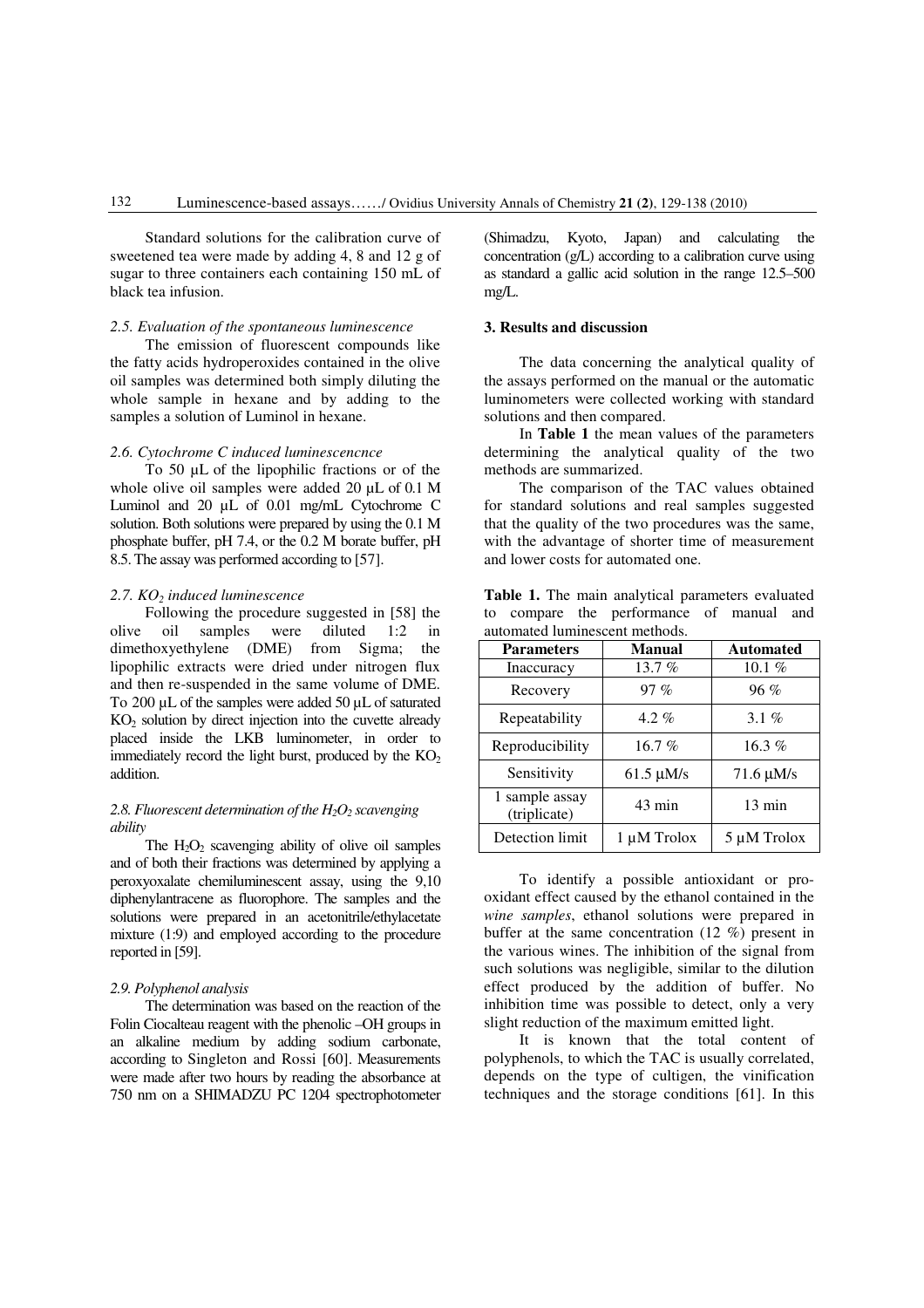respect, it was interesting to look at the influence on the luminescence determined TAC values of the different cultivars, productive areas and winemaking techniques used on the same cultivar.

For example, the antioxidant capacity was very low in the Sangiovese wine "Novello" type (produced by 100 % carbonic maceration and shorter fermentation time) compared to the wine produced in the traditional manner from the same red grapes: only the 10-20 % of the traditional Sangiovese TAC (**Fig. 1**, sample no. 7).

The differences in TAC values among the different red wines resulted in some case definitely significant but the greater difference was detected, as expected, between the red samples (**Fig. 1**, samples 1-7) and the white wines (**Fig. 1**, samples 8 and 9). The inhibition effect was noticeably different: the signal did not fall to values close to zero after injection as with the red wine samples, and in addition it rose again very rapidly, though it did not regain the maximum emission level. This is due to the low level of total phenols, depending from the lack of the maceration step in the white wine making process and to the grape composition [62].



**Fig. 1**. Antioxidant capacity of different red and white wines (1: Cabernet Sauvignon, 2: Montepulciano, 3: Lambrusco di Sorbara, 4: Sangiovese A, 5: Sangiovese B, 6: Sangiovese C, 7: Sangiovese "Novello", 8: Trebbiano, 9: Chardonnay).

By analysing the samples collected at five different steps during the winemaking process sampling it was possible to observe a continuous decrease of the antioxidant capacity, the highest reduction produced by centrifugation or filtration on a perlite support, while the total phenolic value

remained practically unchanged. This effect was ascribed to the oxidation of the phenolic compounds with high antioxidant potential (epicatechin gallate, epigallocatechin gallate, quercetin, delphinidin etc.) but present in low amounts which do not affect markedly the total phenolic index.

One of the winemaking steps, i.e. the clarification by addition of compounds like PVPP (polyvynilpolypyrrolidone) or gelatine, was studied more carefully, determining the TAC of different types of red wines treated or not by clarifying agents, immediately and some period after the first analysis. It has been possible to observe that a complex dependence between the specific phenolic composition of each wine and the different clarifying agents effect on TAC exist and that these effects can appear definitely different when evaluated immediately or after some period of time: the untreated samples showed higher TAC when measured immediately, but their values decreased, during time, more than the treated ones.

This finding confirms in some way the observed changes in TAC of bottled wines immediately after opening and measured some time later. In fact, values obtained from the specimens measured in the same day of the opening were notably higher than values obtained even one day later, while they remained quite stable in the following period: the decrease in the antioxidant capacity of red wines was in the range 40-70 % independently if the measurement was done one day after opening or two weeks later. This behaviour was probably to ascribe to the effect of oxygen that, after opening, starts to react with some, extremely sensitive antioxidant components.

The change in antioxidant capacity during aging of the red wine Sangiovese in oak barrels was also followed and always compared with the total polyphenol content. This content was practically constant for 200 days, then increases between day 200 and day 300 and again reaches a new plateau. In contrast, the antioxidant capacity varies throughout the one-year period, alternatively increasing and decreasing. Thus, there is no obvious correlation between the total polyphenol content and the antioxidant capacity, but both methods respect the trend in total polyphenol content, increasing during ageing in the oak casks which leash such compounds into the wine.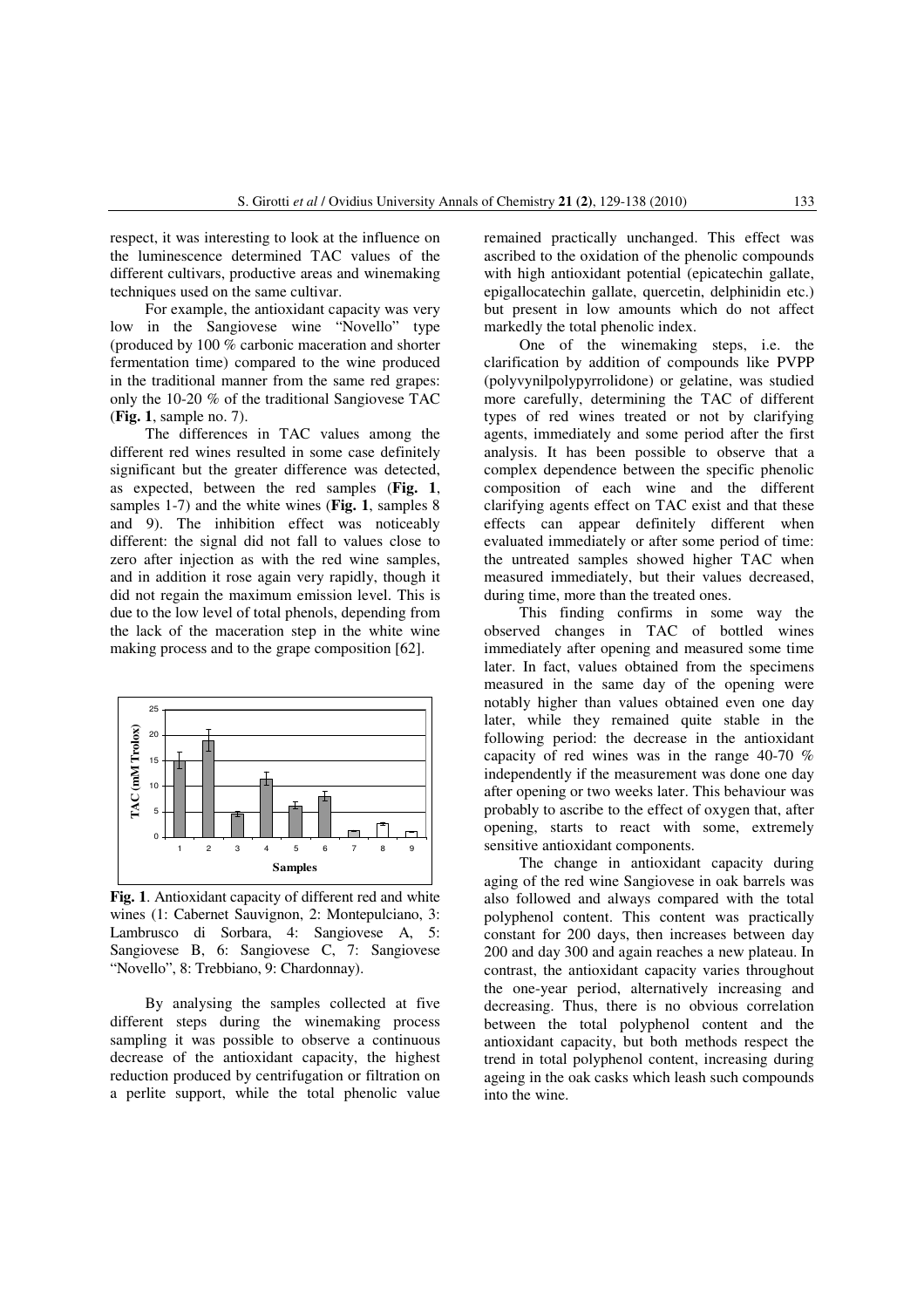The analysis on the *tea infusions* showed that the antioxidant capacity generally remained constant with regard to infusion time, although maximum antioxidant activity took place for 5 minutes infusion time. The antioxidant capacity of tea in teabags was lower (cca. 10-30 %) than that of loose leaf teas. Among them the green teas reached values slightly higher than the black teas. The antioxidant capacity of other commercial tea formulations like the soluble teas as well as the bottled tea was far lower (between 1.4 and 1.6 mM Trolox equivalent) compared with tea infusions, which reached values higher than 5 mM Trolox equivalent. An interesting effect was observed after the addition of various amounts of sugar, equivalent to 1, 2 or 3 teaspoonfuls, which reduced the antioxidant capacity and the greater the amount of added sugar was, the more reduced was the antioxidant capacity. For 12 g addition of sugar it was impossible to detect any antioxidant capacity, because no light inhibition occurred (**Fig. 2**). The addition of an aspartame-based sweetener also reduced the antioxidant activity to a similar degree as adding one teaspoon of sugar (4 g).



**Fig. 2**: Decrease of the inhibition time (i.e. of the TAC) of tea samples in dependence of the amount of added sugar (1: unsweetened tea, 2. plus 4 g of sugar, 3: plus 8 g, 4: plus 12 g).

The data concerning the *honey samples* confirmed the already demonstrated dependence of the antioxidant capacity of honey from its colour [23]. Fir, chestnut, and strawberry-tree honeys, dark colour honeys, showed extremely high values, so high that it was usually impossible to report their results in the same graph together with all other samples. It was observed, by analyzing the same kind of honey collected in different years, that the ageing of the samples did not influenced significantly their TAC value. On the contrary, the site of production greatly influenced the antioxidant capacity of the same kind of honey (**Fig. 3**).

In all cases a good correlation between the TAC and the total phenols content was obtained, especially when the darker samples, showing extremely high antioxidant capacity were excluded. In this case  $\mathbb{R}^2$  values equal to 0.9 or higher were obtained.



**Fig. 3**: Differences in the total antioxidant capacity of samples of the same kind of honey (Citrus) collected in different geographical sites.

**Fig. 4** shows the differences in antioxidant capacity of various types of tested *beers*. Also for these samples the TAC values were found in accordance with the content of polyphenol, which derived from the raw materials (malt, maize, hops) and in particular from the different degrees of barley toasting.





The higher antioxidant capacity of Dark Guinness beer could be due to the greater number of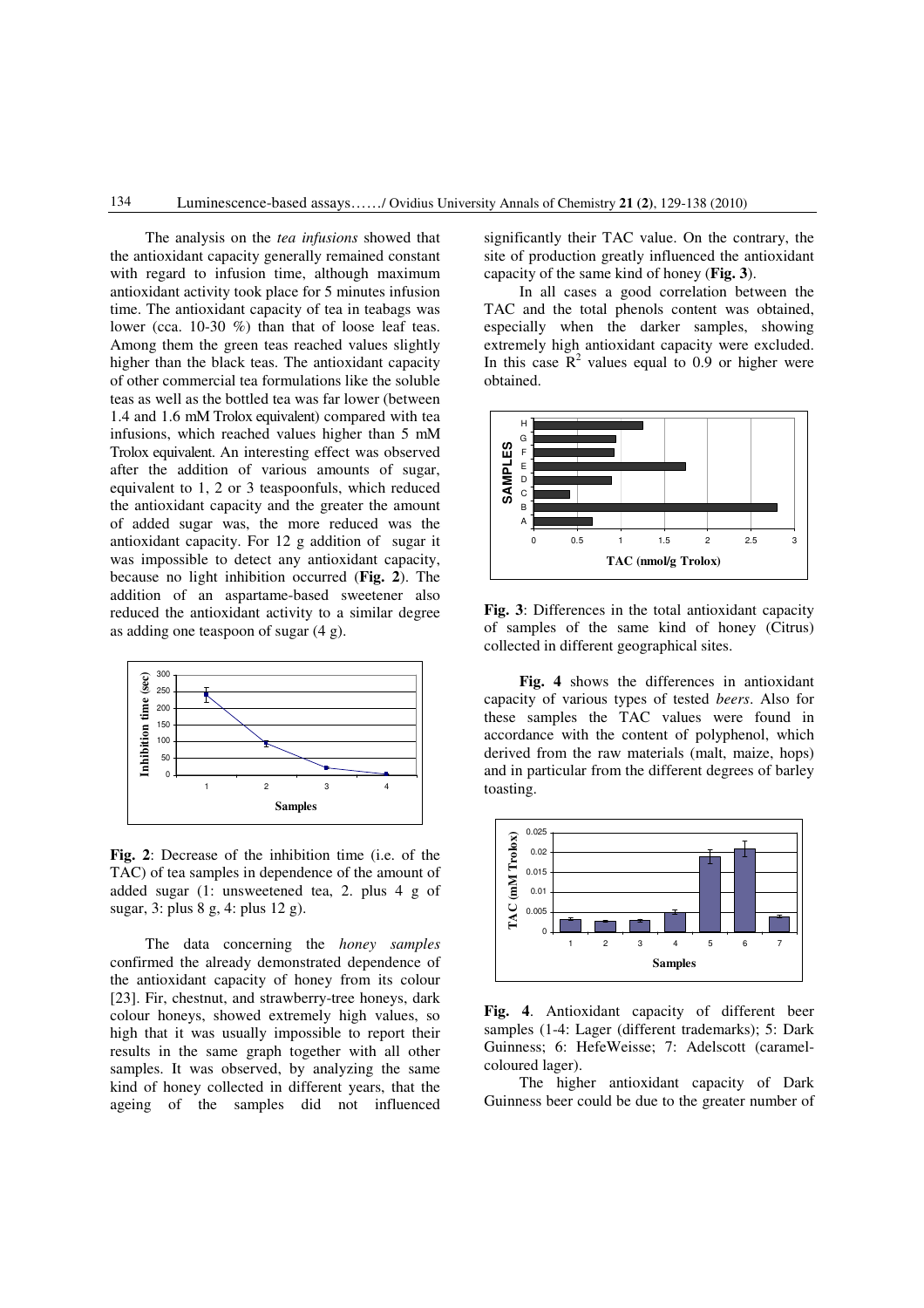Maillard reaction products and the greater amount of hops added, while in the case of HefeWeisse beer the influence of the different raw material (grain instead of barley) and of the milder chemical and physical stabilization treatments must be taken into account to explain this property.

Various luminescent based assays, able to work in aqueous or in lipophilic environment were applied with the aim to collect information useful to evaluate *olive oil* stability and quality, in terms of antioxidant capacity. Firstly, the spontaneous light emission of olive oil, the fluorescent emission of compounds like the oxidized fatty acids (hydroperoxides), was evaluated. All samples were of virgin olive oil and no significant differences in their weak emissions were recorded.

The hydrophilic fractions were tested for their TAC by the Luminol/ $H_2O_2/HRP$  inhibition assay. In this case the differences among the samples were clear and important, but it was not possible to establish a relevant correspondence between the polyphenols content and the respective TAC values.

Carrying out these measurements it was observed, after the expected light inhibiting antioxidant effect, an unusual light emission stimulating effect, which was partially related, and proportional, to the TAC of each sample (**Fig.5**).



**Fig. 5**. Light emission kinetics during the evaluation of the TAC of an olive oil sample (the record is from left to right). A: maximum light emission of the MCL mixture; B: inhibition produced by the sample addition, followed by the recovery phase and a subsequent light emission higher than the previous maximum.

Since the light emitted by the Luminol system depends strictly by the production of free radicals this can be identified as a pro-oxidant effect, that we observed by the luminescent assay only for the hydrophilic phenols extracted from olive oil. The pro-oxidant properties which can be expressed by various phenols of natural origin are known and have been repeatedly demonstrated [63-69].

The work is in progress in our laboratory to ascertain the specific components of the hydrophilic extract responsible of this effect in our samples.

On the lipophilic fractions, as well as on the whole olive oil samples, the content of hydroperoxides was evaluated by Luminol emission in presence of cytochrome c, acting as heme catalyst of hydroperoxides degradation. Also in this case the samples showed very different intensity of the light emitted, which was constantly higher in the lipophilic extract than in the respective whole sample. In the lipophilic fraction a great part of the antioxidant molecules have been removed and then the unsaturated fatty acids can be easily oxidized. By comparing the data obtained from this assay with other results, in particular the TAC values it was found that these two parameters were inversely proportional: the lower the antioxidant capacity the higher the emission produced by oxidation products.

A direct dependence, even not so strict, was observed between the light intensity and the unsaturated fatty acid content. A relationship can be established between the intensity of the emitted light and the unsaturated fatty acids/polyphenols content ratio in the samples. The addition of the strong oxidant,  $KO<sub>2</sub>$ , to olive oil samples and lipophilic extracts, which would show the maximum level of oxidizable substrates, lead to a quite opposite result: the higher emissions were obtained from the whole samples, taking into account that phenols can be included among the oxidizable compounds.

A clear example of the unreliability of data obtained from a single assay to define the properties of a certain sample was offered by the assay, based on the inhibition of the bis(tricholophenyl)oxalate chemiluminescence, using the 9,10 diphenylantracene as fluorophore, of the  $H_2O_2$  scavenging ability of olive oil and of both the lipophilic and hydrophilic fractions. According to our data this ability could be mainly ascribed to the lipophilic fraction, or to the whole sample, being in some cases negligible, or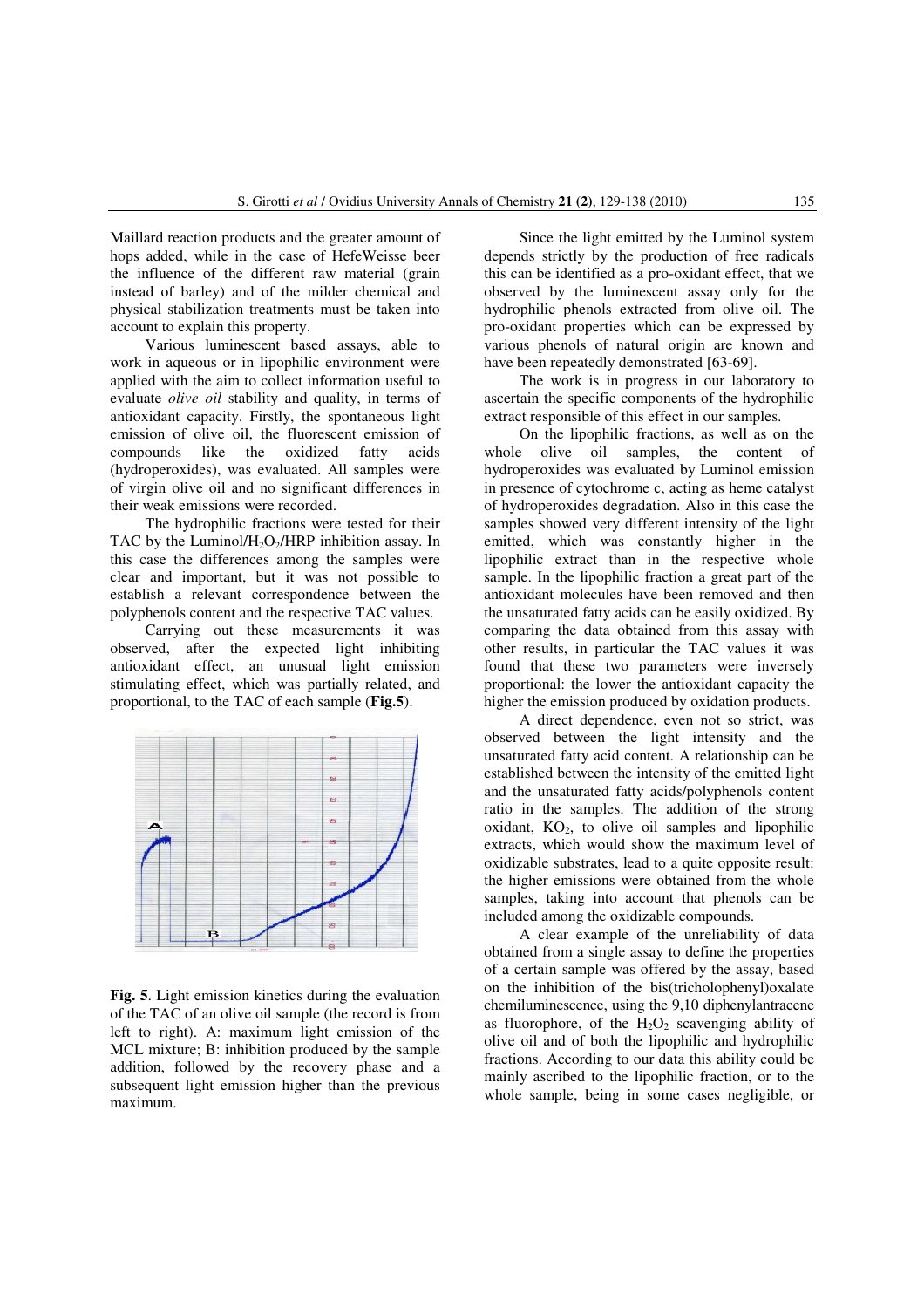very low, for the hydrophilic extracts (**Fig. 6**). Moreover, evaluating the effect of the specific solvents of each kind of extract it was revealed that the simple methanol-water mixture showed an inhibition effect of about the 50 %.



Fig. 6. Inhibition of the fluorescence emission produced by olive oil samples and by their respective hydrophilic and lipophilic fractions, separated by extraction. Samples abbreviation indicate the different cultigens (C, B, N), collected at different degree of ripening (A1, B1, C1).

# **4. Conclusions**

The data here reported, concerning the application of just few of the several luminescent methods that can be applied to estimate the role of complex samples or compounds in presence of free radicals, are contradictory enough to illustrate the need for a very careful interpretation of the results obtained by each assay, a deep knowledge of the reaction mechanisms for each component of the system, and for the use, and comparison among them, of different techniques to obtain a realistic conclusion.

# **5. Acknowledgments**

This work was supported from the University of Bologna ("RFO – Focused Fundamental Research projects").

### **6. References**

\* E-mail address: stefano.girotti@unibo.it

[1]. V.B. Djordjevic, International Review of Cytology **237**, 57-89 (2004).

[2]. M. Valko, D. Leibfritz, J. Moncol, M.T.D. Cronin, M. Manzur and J. Telser, The International Journal of Biochemistry and Cell Biology **39**, 44-84 (2007).

[3]. M. Genestra, Cellular Signalling **19**, 1807-1819 (2007).

[4]. E. Hopps, D. Noto, G. Caimi and M.R. Averna, Nutrition, Metabolism & Cardiovascular Diseases **20**, 72-77 (2010).

[5]. P. Pérez-Matute, M.A. Zulet and J.A. Martínez, Current Opinion in Pharmacology **9**, 771-779 (2009).

[6]. F. Dal-Pizzol, C. Ritter, O.J. Cassol, G.T. Rezin, F. Petronilho, A.I. Zugno, J. Quevedo and E.L. Streck, Neurochemical Research **35**, 1-12 (2010)

[7]. N. Pellegrini, M. Serafini, D. Del Rio, S. Salvatore and M. Bianchi, Journal of Nutrition **133**, 2812-2819 (2003).

[8]. A.C. Kaliora and G.V. Dedoussis, Pharmacological Research 56, 99-109 (2007).

[9]. S. Valtuena, N. Pellegrini, L. Franzini, M. Bianchi, D. Ardigo and D. Del Rio, American Journal of Clinical Nutrition **87**, 1290-1297 (2008).

[10]. S. Mukherjee, S.K. Das and D.M. Vasudevan, Current Nutrition and Food Science **5**, 149-159 (2009).

[11]. A.E. Hagermann, K.M. Riedl, G.A. Jones, K.N. Sovik, N.T. Ritchard, P.W. Hartzfeld, and T.L. Riechel, Journal of Agricultural and Food Chemistry **46**, 1887-1892 (1998).

[12]. S. Chakrabarti and J.E. Freedman, Cardiovascular Therapeutics **28**, 227-235 (2010).

[13]. J.B. German and R.L. Walzem, Annual Review of Nutrition **20**, 561-593 (2000).

[14] T. Requena, M. Monagas, M.A. Pozo-Bayón, P.J. Martín- Alvarez, B. Bartolomé, R. del Campo, M. Avila, M.C. Martínez-Cuesta, C. Peláez and M.V. Moreno-Arribas, Trends in Food Science and Technology doi:10.1016 /j.tifs.2010.04.004 (2010), in press.

[15]. P.D.A. Issuree, P.N. Pushparaj, S. Pervaiz, and A.J. Melendez, The FASEB Journal **23**, 2412-2424 (2009).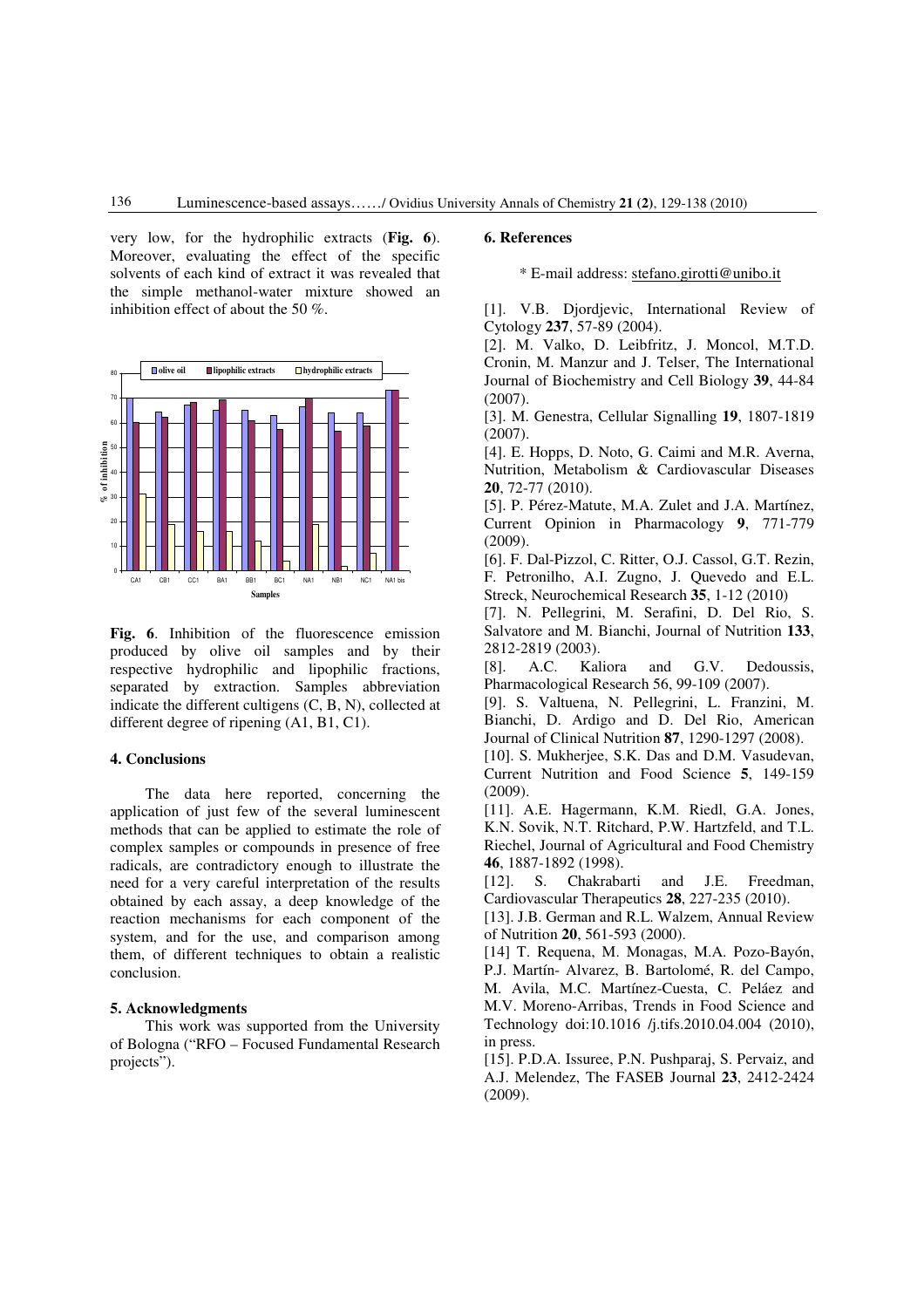[16]. J.A. Joseph, D.R. Fisher, V. Cheng, A.M. Rimando, and B. Shukitt-Hale, Journal of Agricultural and Food Chemistry **56**, 10544-10551 (2008).

[17]. T. Gallina Toschi, A. Bordoni, S. Hrelia, A. Bendini, G. Lercker, and P.L. Biagi, Journal of Agricultural and Food Chemistry **48**, 3973-3978 (2000).

[18]. Y. Xu, J. Zhang, L. Xiong, L.Zhang, D. Sun and H.Liu, The Journal of Nutritional Biochemistry **21**, 741-748 (2010).

[19]. J.D. Lambert and R.J. Elias, Archives of Biochemistry and Biophysics **501**, 65-72 (2010).

[20]. *Beer in Health and Disease Prevention*, ed. V.R. Preedy, Academic Press, London, 2008.

[21]. V. Valls-Belles, C. Torres, P. Muñiz and P. Codoñer-Franch, European Journbal of Nutrition **49,** 181-187 (2010).

[22]. P.A. Ribeiro Tafulo, R. Barbosa Queirós, C.M. Delerue-Matos and M.G. Ferreira Sales, Food Research International **43**, 1702-1709 (2010).

[23]. D.D. Schramm, M. Karim, H.R. Schrader, R.R. Holt, M. Cardetti, and C.L. Keen, Journal of Agricultural and Food Chemistry **51**, 1732-1735 (2003).

[24]. N. Gheldof, X.H. Wang and N.J. Engeseth, Journal of Agricultural and Food Chemistry **50**, 5870-5877 (2002).

[25]. M. Al-Mamary, A. Al-Meeri and M. Al-Habori, Nutrition Research **22**, 1041-1047 (2002).

[26]. M. Viuda-Martos, Y. Ruiz-Navajas, J. Fernández-López, and J.A. Pérez-Alvarez, Journal of Food Science **73** (**9)**, R117-R124 (2008).

[27]. E.N. Herken, O. Erel, S. Guzel, H. Celik, and S. Ibanoglu, International Journal of Food Properties **12**, 461-468 (2009).

[28. J. Han, T.P.N. Talorete, P. Yamada and H. Isoda, Cytotechnology **59**, 45-53 (2009).

[29]. G. Corona, J.P.E. Spencer and M.A. Dessì, Toxicology and Industrial Health **25**, 285-293 (2009).

[30]. D. Raederstorff. International Journal for Vitamin and Nutritional Research **79**, 152-165 (2009).

[31]. V. Ziogas, G. Tanou, A. Molassiotis, G. Diamantidis and M. Vasilakakis, Food Chemistry **120**, 1097-1103 (2010).

[32]. L. Mascitelli, F. Pezzetta and M.R. Goldstein, Archives of Medical Research **41**, 295-296 (2010).

[33]. I.P. Suntar, E.K. Akkol and T. Baykal, Journal of Medicinal Food **13**, 352-356 (2010).

[34]. *Olives and Olive Oil in Health and Disease Prevention*, eds.V.R. Preedy and R. Watson, Academic Press, London, 2010.

[35]. B. Halliwell, Archives of Biochemistry and Biophysics **476**, 107-1192 (2008).

[36]. M. Singh, M. Arseneault, T. Sanderson, V. Murthy and C. Ramassamay, Journal of Agricultural and Food Chemistry **56**, 4855-4873 (2008).

[37]. A. Simić, D. Manojlović, D. Šegan, and M. Todorović, Molecules **12**, 2327-2340 (2007).

[38]. E.N. Frankel and J.W. Finley, Journal of Agricultural and Food Chemistry **56**, 4901-4908 (2008).

[39]. M. Laguerre, J. Lecomte and P. Villeneuve, Progress in Lipid Research **46**, 244-282 (2007).

[40]. L.M. Magalhães, M.A. Segundo, S. Reis and J.L.F.C. Lima, Analytica Chimica Acta **613**, 1-19 (2008).

[41]. A. Karadag, B. Ozcelik and S. Saner, Food Analytical Methods **2**, 41-60 (2009).

[42]. A. Blauż, T. Pilaszek, A. Grzelak and G. Bartosz, Food and Chemical Technology **46**, 2365- 2368 (2008).

[43]. S.Girotti, E.N.Ferri, L.Bolelli, G.Sermasi and F.Fini. In *Chemiluminescence in Analytical Chemistry* eds. A.M. Garcìa- Campaña and W.R.G. Baeyens, Marcel Dekker, New York, 2001. pp. 247- 284.

[44]. M.J. Navas and A.M. Jimenez, Food Chemistry **55**, 7-15 (1996).

[45]. T.P. Whitehead, G.H.G. Thorpe, and S.R.J. Maxwell, Analytica Chimica Acta **266**, 265-277 (1992).

[46]. Y.K. Kim, E.K. Hong, C.H. Lee, H.K. Shin and J.B. Kim, In *Bioluminescence and Chemiluminescence: Status Report,* eds. A.A. Szalay, L.J. Kricka & P. Stanley, John Whiley & Sons, Chichester, UK, 1994, pp.244-246.

[47]. J.M. Rakicioglu and S.G. Schulman, In *Chemiluminescence in Analytical Chemistry*, eds. A.M. Garcia-Campana and W.R.G. Baeyens, Marcel Dekker, New York (2001) pp.105-119.

[48]. D. Komrskova, A. Lojek, J. Hrbac and M. Ciz, Luminescence **21**, 239-244 (2006).

[49]. M. Amatatongchai, O. Hofmann, D. Nacapricha, O. Chailapakul and A.J. Demello,